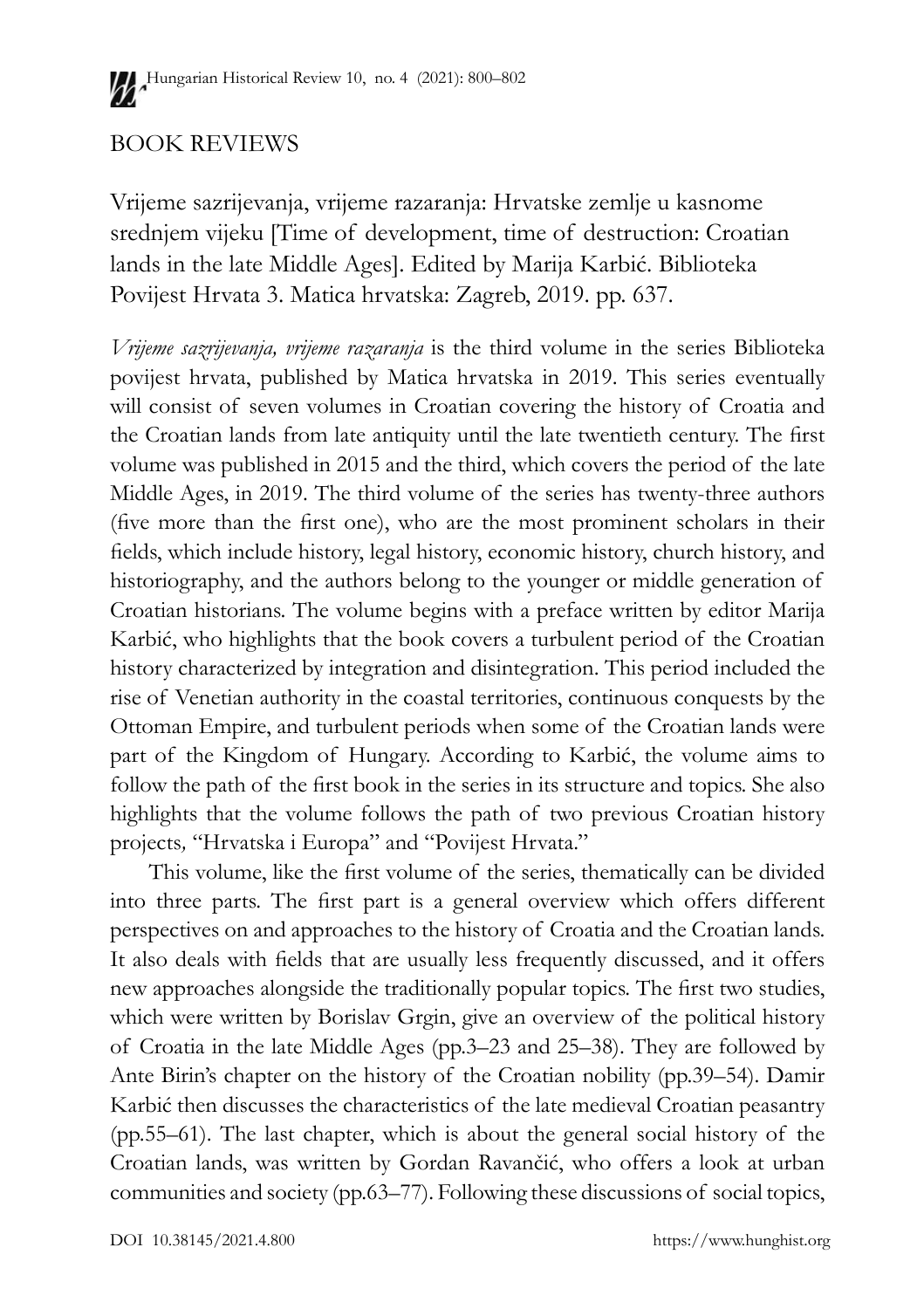Sabine Florence Fabijanec examines the economic aspects of Croatia, including farming, forestry, viticulture, fishing, trade, commerce, and finance (pp.79–98). Her chapter is followed by two chapters on the continuous Ottoman conquests, both of which were written by Ivan Jurković. The first chapter discusses the migration caused by the Ottoman conquests in the Balkans (pp.99–113) and military history and defense campaigns against the Ottomans (pp.115–33). Zrinka Novak and Zoran Ladić deal with church history and religious life in late medieval Croatia, including the history of the different orders, ecclesiastical organization, and social questions (pp.135–161). Nella Lonza then examines various legal developments (pp.163–77), and Sandra Ivović and Meri Kunčić deal with the intellectual and cultural history of the period in question. Zoran Ladić and Goran Budeč discuss some aspects of the history of the families and private life as the final part of the first thematic unit (pp.213–33).

The second main part of the volume reflects the historical and cultural regionality of Croatia. It deals with territories of Medieval Croatia, including lands that are part of present-day Croatia but were separated in the Middle Ages and territories that are culturally, socially, and historically closely connected to Croatia. The first two chapters, by Marija Karbić and Stanko Andrić, deal with northwestern and northeastern Croatia separately (pp.235–54, 255–304). Both chapters are structured in a similar way. They show the history of the regions in different periods of the Hungarian Kingdom and deal with urban, social, and church history. The following chapter, by Marija Mogorović Crljenko, deals with Istria and the Kvarner Gulf (pp.305–26), followed by a chapter on Gorski kotar, Lika, and Krbava by Ivan Jurković (pp.327–39). The late medieval history of Dalmatia is divided into three parts. Irena Benyovsky Latin offers an account of the history of northern and central Dalmatia (pp.341–59), and Zrinka Pešorda Vardić writes on the golden age of Dubrovnik (pp.361–90). The third part, by Ivan Majnarić, is about Kotor (pp.391–400). The final chapter of the second part, by Ivan Botica, deals with the territory of Bosnia and Hercegovina (pp.401–42).

The third and final section of the volume (which is also the longest section) provides geopolitical context, as it deals with the countries and empires that had close relationships with either the Croats or the territories of present-day Croatia or held any parts of it. Marija Karbić discusses Hungary (pp.445–62), followed by Kornelija Jurin Starčević's examination of the relationship between Croatia and the Ottoman Empire (pp.463–80). Jadranka Neralić deals with the relationships between Croatia and the Papacy between the fourteenth and sixteenth centuries (pp.481–502). Lovorka Ćoralić analyses Venice's role and advances in Croatia